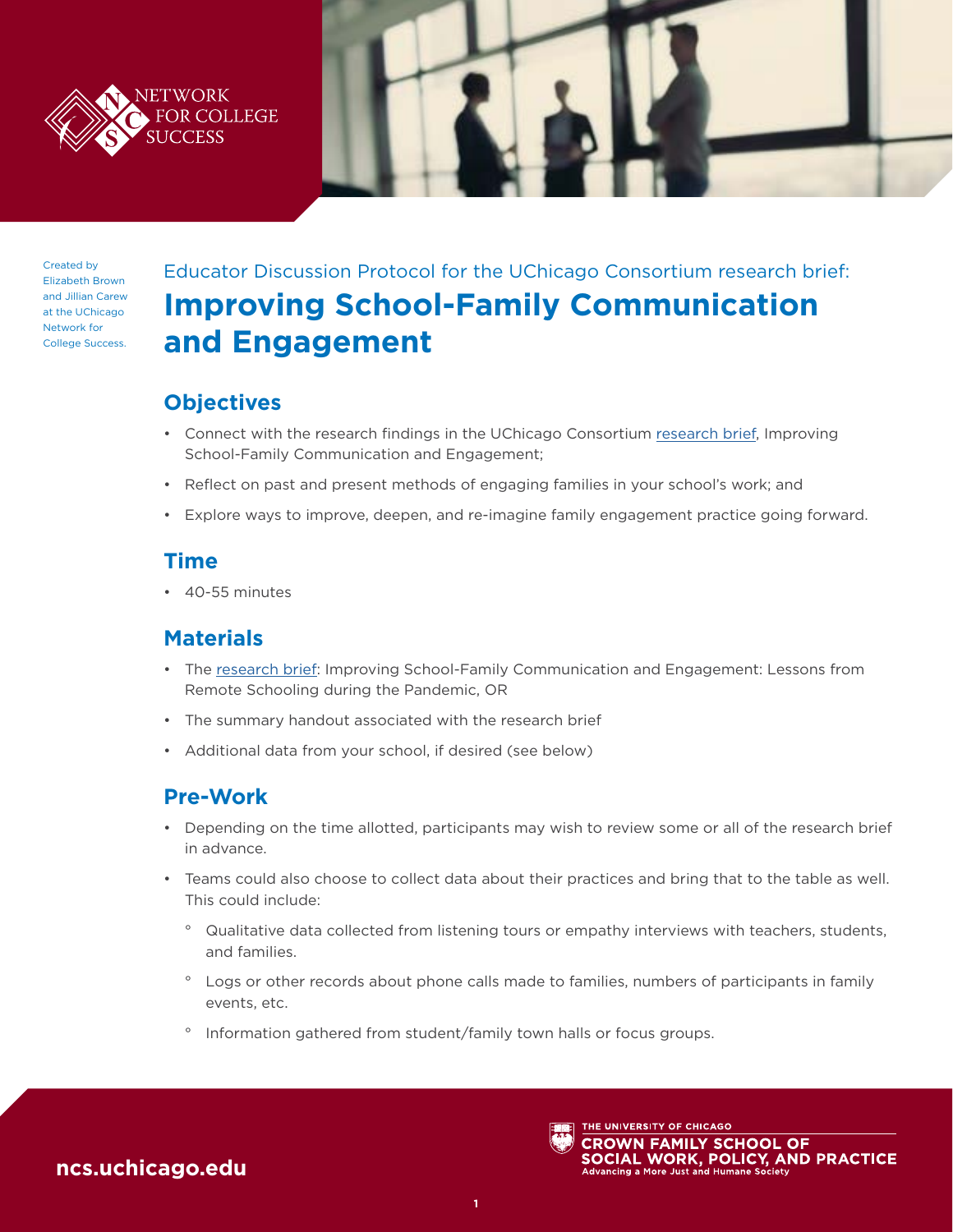### **Process**

#### **Step One: Take Stock (10 minutes)**

- Individually, spend some time brainstorming the ways in which you communicate with parents and families. *What does that communication look like today? How did it change during the pandemic? How do you personally communicate with families? How does the broader school communicate with families? What does your school communicate about?*
- Share out your individual responses as a group. See if you can identify a few themes, trends, or main ideas as a group.
- Review the descriptions of the three different approaches to family engagement on page 14 of the research brief or the second page of the summary handout. Identify where your communication practices fall across these three categories:



#### **Step Two: Review (5 to 10 minutes)**

- Silently review the research and any data you have collected.
	- ° Review the main findings of the research, and also consider: the relationships your school has with parents; the intentions and goals your school has for communicating with families; and the decision-making structures in schools (i.e. who decides the content and frequency of each communication?) The three different styles of family communication are summarized on the first page of the summary handout, and explored in more depth in Chapter 1 of the research brief.

#### **Step Three: Make Meaning (10 minutes)**

- In pairs, discuss any connections you are making between the research, any data you've reviewed, and the practices you've already identified.
	- ° What's resonating with you from the research?
	- ° What connections are you making between the research and your school's context or practice? What are the disconnects?
	- ° What questions do the research raise for you about classroom practice and/or school practice?
	- ° What opportunities exist within your current classroom or school practice to strengthen engagement with families? What are possible growth areas?
- In your pair, prepare to share out one to two of your most important ideas with the larger group about:
	- ° What is working about our current practice?
	- ° Based on the research and data you have reviewed, what do we want to improve?